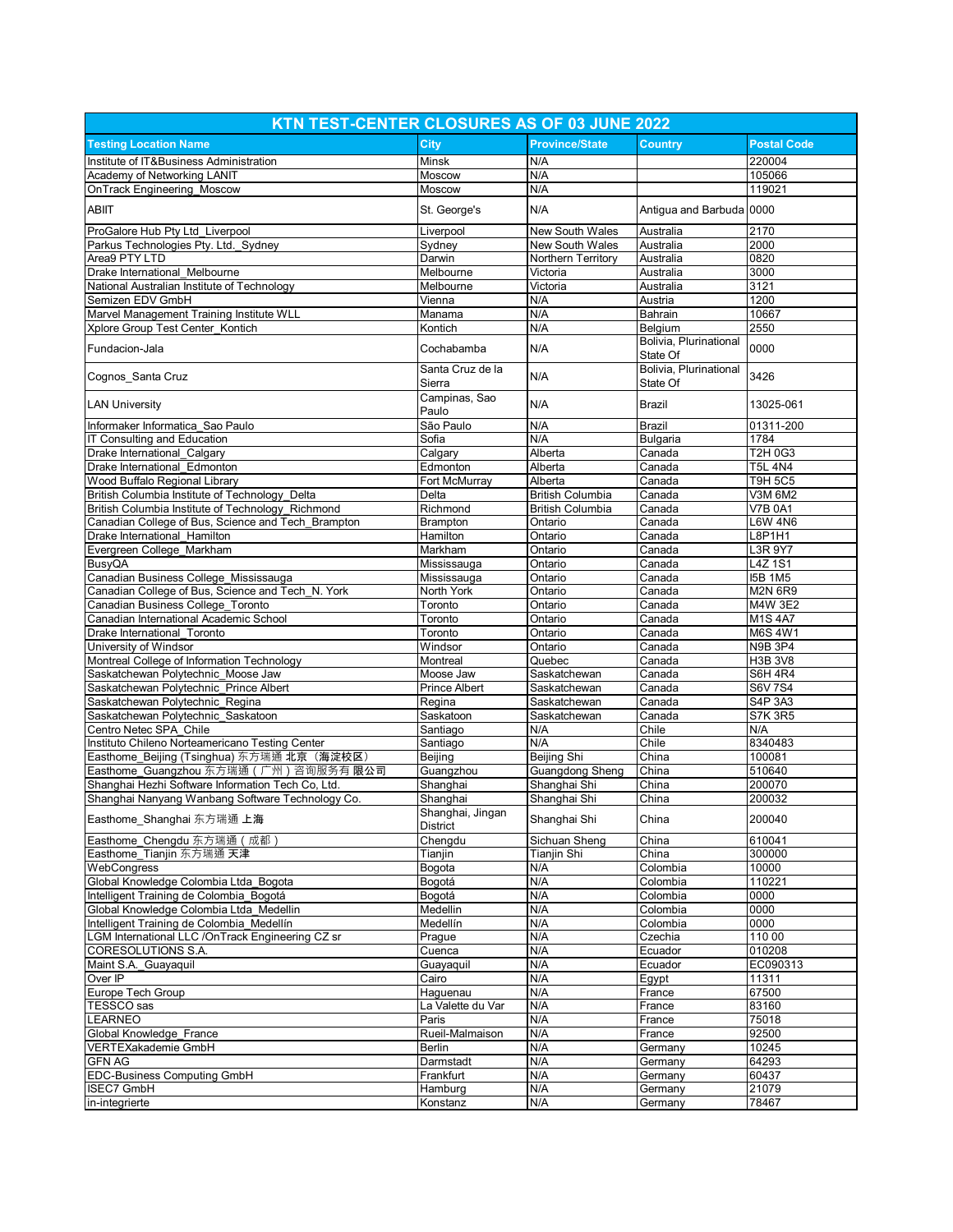| abtis GmbH                                                                | Pforzheim, Baden-<br>Wurttemberg | N/A                | Germany                      | 75179           |
|---------------------------------------------------------------------------|----------------------------------|--------------------|------------------------------|-----------------|
| PC-COLLEGE Training GmbH                                                  | Stuttgart                        | N/A                | Germany                      | 70178           |
| ACTA S.A. Athens                                                          | Athens                           | N/A                | Greece                       | 11528           |
| <b>KINAL</b>                                                              | Guatemala City                   | N/A                | Guatemala                    | 01007           |
| <b>Grras Solutions Delhi</b>                                              | East Delhi                       | Delhi              | India                        | 110092          |
| Agilitics Pte. Ltd New Delhi                                              | New Delhi                        | Delhi              | India                        | 110075          |
| CloudInnov8 Technologies Private Limited_Gurgaon                          | Gurgaon                          | Haryana            | India                        | 122018          |
| Atria Institute of Technology                                             | Bangalore                        | Karnataka          | India                        | 560024          |
| Kalvi Institute Bangalore                                                 | Bangalore                        | Karnataka          | India                        | 560016          |
| Trainocate Networks India Pvt. Ltd_Bangalore                              | Bangalore                        | Karnataka          | India                        | 560025          |
| Aress Software and Education Technologies                                 | Nasik                            | Maharashtra        | India                        | 422010          |
| 3LS Infotech PVT LTD<br>PT Brainmatics Cipta Informatika                  | Pune<br>Jakarta                  | Maharashtra<br>N/A | India<br>Indonesia           | 411057<br>12870 |
| Multimatics                                                               | South Jakarta                    | N/A                | Indonesia                    | 12940           |
| New Horizons Ireland Dublin                                               | Dublin                           | N/A                | Ireland                      | $\mathbf{1}$    |
| PCSoftware                                                                | Bari                             | N/A                | Italy                        | 70126           |
| Fast Lane Italia Srl Milano                                               | Milano                           | N/A                | Italy                        | 20126           |
| Selexi S.R.L                                                              | Milano                           | N/A                | Italy                        | 20127           |
| VENUM 3.0 SRL                                                             | Potenza                          | N/A                | Italy                        | 85100           |
| ITDM s.r.l.                                                               | Pozzuoli                         | N/A                | Italy                        | 80078           |
| Converger Srl                                                             | Roma                             | N/A                | Italy                        | 00155           |
| A.S.F.I.L.                                                                | Rocca Priora                     | Roma               | Italy                        | 00079           |
| Fast Lane Italia Srl Rome                                                 | Roma                             | Roma               | Italy                        | 00142           |
| <b>Fondazione Torino Wireless</b>                                         | N/A                              | Torino             | Italy                        | 10128           |
| Sijo Karasuma Test Center                                                 | Kyoto                            | Kyôto [Kyoto]      | Japan                        | 604-8152        |
| <b>General Computers &amp; Electronics</b>                                | Amman                            | N/A                | Jordan                       | 11953           |
| Global Knowledge Korea                                                    | Seoul                            | N/A                | Korea, Republic of           | 135-920         |
| Netcom Systems                                                            | Beirut                           | N/A                | Lebanon                      | N/A             |
| Institute of Computer Education LTD<br><b>Temple Professionals</b>        | Zebbug<br>Port Louis             | N/A<br>N/A         | Malta<br>Mauritius           | 9015<br>11314   |
| Vega-Information Technology & Management Institute                        | Quatre Bornes                    | N/A                | <b>Mauritius</b>             | 72350           |
| Global Knowledge Mexico Mexico City                                       | Ciudad de Mexico                 | N/A                | Mexico                       | 03810           |
| Nuga Sys, S.A. de C.V.                                                    | Monterrey                        | N/A                | Mexico                       | 66265           |
| <b>ICT Training</b>                                                       | Ulaanbaatar                      | Sühbaatar          | Mongolia                     | 97611           |
| Linux Lab                                                                 | Yangon                           | N/A                | Myanmar                      | 11051           |
|                                                                           |                                  |                    |                              |                 |
| <b>IIHT Limited</b>                                                       |                                  | N/A                |                              | 23401           |
| Glasspaper Bergen                                                         | Surulere, Lagos<br>Bergen        | N/A                | Nigeria<br>Norway            | 5003            |
| Soluciones Seguras                                                        | Clayton, Panama                  | N/A                | Panama                       | 0831-0206       |
|                                                                           | City                             |                    |                              |                 |
| Centro Netec Peru                                                         | Lima                             | N/A<br>N/A         | Peru                         | 15036<br>1552   |
| Global Knowledge_Philippines<br><b>AMA Computer University</b>            | Mandaluyong City<br>Quezon City  |                    | Philippines                  | 1100            |
| IT Config Sp. z o.o.                                                      | Warszawa                         | N/A<br>N/A         | Philippines<br>Poland        | $01 - 678$      |
| Behaviour                                                                 | Lisboa                           | N/A                | Portugal                     | 1050-242        |
| <b>CN Computer Centre LLC</b>                                             | Bayamon                          | N/A                | Puerto Rico                  | 00961           |
| Institute Advanced Technology                                             | San Juan                         | N/A                | Puerto Rico                  | 00918           |
| <b>EXPERNET</b>                                                           | Le Port                          | N/A                | Réunion                      | 97420           |
| <b>IT Learning</b>                                                        | <b>Bucharest</b>                 | N/A                | Romania                      | 024056          |
| Pro Management Bucharest                                                  | <b>Bucharest</b>                 | N/A                | Romania                      | 014145          |
| Net Secure                                                                | Constanta                        | N/A                | Romania                      | 900552          |
| About Training & Consulting SRL                                           | Timisoara                        | N/A                | Romania<br>Saint Vincent And | 300761          |
| National Centre of Technological Innovation Inc.                          | Kingstown                        | N/A                | The Grenadines               | VC0120          |
| Lithan Hall Academy Pte Ltd                                               | Singapore                        | N/A                | Singapore                    | 408601          |
| Flane d.o.o.                                                              | Ljubljana                        | N/A                | Slovenia                     | 1000            |
| AdvanceNet Group                                                          | Paulshof                         | Gauteng            | South Africa                 | 2128            |
| Nanfor Iberica Alicante                                                   | Alicante                         | N/A                | Spain                        | 03001           |
| Escuela Empresarial Adalid ATC Gijon S.L                                  | Gijon                            | N/A                | Spain                        | 33202           |
| <b>CBCenter Training</b>                                                  | Madrid                           | N/A                | Spain                        | 28019           |
| Nanfor Iberica Sevilla                                                    | Sevilla                          | N/A                | Spain                        | 41007           |
| Nanfor Iberica_Valencia                                                   | Valencia                         | N/A                | Spain                        | 46015           |
| Cornerstone_Gothenburg                                                    | Gothenburg                       | N/A<br>N/A         | Sweden<br>Sweden             | 41251<br>164 40 |
| Cornerstone Kista<br>Trainocate Taiwan                                    | Kista<br>Taipei                  | N/A                | Taiwan                       | 10492           |
| ACIS Professional Center Co., Ltd.                                        | Bangkok                          | N/A                | Thailand                     | 10330           |
| Vnohow Co., Ltd                                                           | Bangrak                          | N/A                | Thailand                     | 10500           |
| Athena IT Solutions                                                       | Istanbul                         | N/A                | Turkey                       | 34742           |
| SoftServe University Dnipropetrovsk                                       | Dnipropetrovsk                   | N/A                | Ukraine                      | 49044           |
| SoftServe University Kharkiv                                              | Kharkiv                          | N/A                | Ukraine                      | 61166           |
| Ukrainian Council of Nursing and Midwifery Kyiv<br><b>USA EXAM Center</b> | Kyiv<br>Kyiv                     | N/A<br>N/A         | Ukraine<br>Ukraine           | 01034<br>02000  |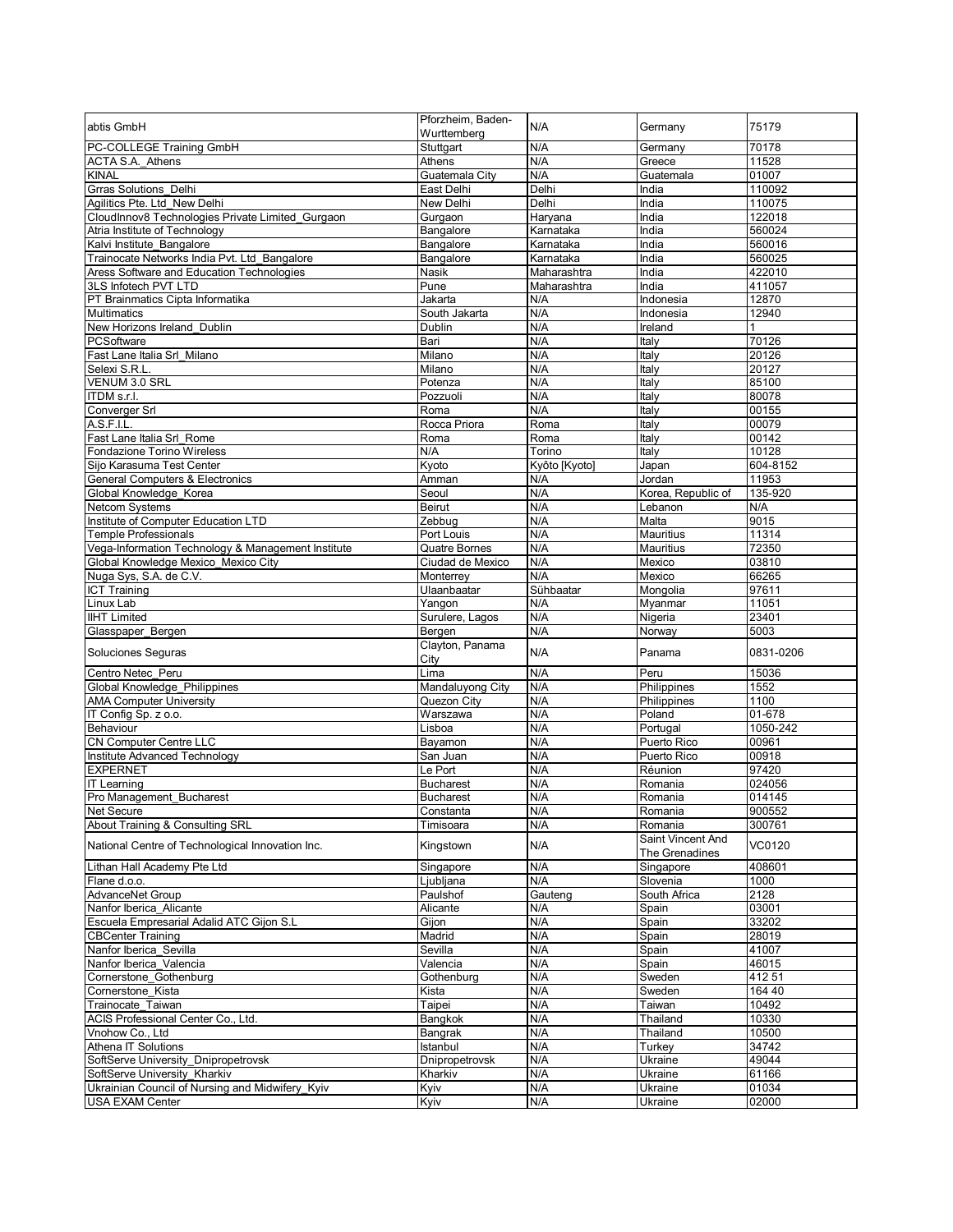| SoftServe University Lviv                        | Lviv            | N/A                      | Ukraine               | 79007           |
|--------------------------------------------------|-----------------|--------------------------|-----------------------|-----------------|
|                                                  |                 |                          |                       |                 |
| Pryazovskyi State Technical University           | Mariupol        | N/A                      | Ukraine               | 87555           |
|                                                  | Abu Dhabi       | N/A                      | United Arab           | 127788          |
| Khalifa University                               |                 |                          | Emirates              |                 |
|                                                  |                 | Antrim and               |                       |                 |
| SureSkills_Belfast                               | <b>Belfast</b>  |                          | United Kingdom        | BT14GJ          |
|                                                  |                 | Newtownabbey             |                       |                 |
| Pitman Training Centre Brighton                  | <b>Brighton</b> | <b>Brighton and Hove</b> | United Kingdom        | 20705           |
| Pitman Training Centre Chesterfield              | Chesterfield    | Derbyshire               | United Kingdom        | <b>S417SH</b>   |
|                                                  |                 |                          |                       |                 |
| <b>Pitman Training Centre Sussex</b>             | Hastings        | <b>East Sussex</b>       | United Kingdom        | <b>TN34 1BA</b> |
| <b>Pitman Training Centre Bromley</b>            | Bromley         | London, City of          | United Kingdom        | BR1 1LT         |
| Pitman Training Centre Greenwich                 | Greenwich       | London, City of          | United Kingdom        | SE8 3BU         |
|                                                  |                 |                          |                       |                 |
| EdnWorld Training's Services (ETS)               | <b>Ilford</b>   | London, City of          | United Kingdom        | IG1 1BA         |
| <b>Belfast South Community Resource</b>          | <b>Belfast</b>  | Northern Ireland         | United Kingdom        | <b>BT12 5ET</b> |
| Pitman Training Centre Nottingham                | Nottingham      | Nottinghamshire          | United Kingdom        | NG16LG          |
|                                                  |                 |                          |                       |                 |
| Pitman Training Centre_Birmingham                | Birmingham      | West Midlands            | <b>United Kingdom</b> | B47LR           |
| The University of Alabama Tuscaloosa             | Tuscaloosa      | Alabama                  | <b>United States</b>  | 35487           |
| Rio Salado College Surprise                      | Surprise        | Arizona                  | <b>United States</b>  | 85378           |
|                                                  |                 |                          |                       |                 |
| Bakersfield College Testing and Placement Center | Bakersfield     | California               | <b>United States</b>  | 93305           |
| InterSources Inc                                 | Fremont         | California               | <b>United States</b>  | 94538           |
| Cal America Education Institute Los Angeles      | Los Angeles     | California               | <b>United States</b>  | 90020           |
|                                                  |                 |                          |                       |                 |
| College Of The Desert Westfield Mall             | Palm Desert     | California               | <b>United States</b>  | 92260           |
| Learn IT                                         | San Francisco   | California               | <b>United States</b>  | 94105           |
| Silicon Valley Adult Education                   | San Jose        | California               | <b>United States</b>  | 95136           |
|                                                  |                 |                          |                       |                 |
| <b>Red Rocks Community College</b>               | Lakewood        | Colorado                 | <b>United States</b>  | 80228           |
| <b>Pueblo Community College</b>                  | Pueblo          | Colorado                 | <b>United States</b>  | 81004           |
| PC Professor Boca Raton                          | Boca Raton      | Florida                  | <b>United States</b>  | 33433           |
|                                                  |                 |                          |                       |                 |
| <b>CSPI Technology Solutions</b>                 | Deerfield Beach | Florida                  | <b>United States</b>  | 33442           |
| Miami Dade College_West Campus                   | Doral           | Florida                  | <b>United States</b>  | 33178           |
| <b>Gulf Coast Testing</b>                        | Fort Myers      | Florida                  | <b>United States</b>  | 33916           |
|                                                  |                 |                          |                       |                 |
| My iDeal Workspace                               | Fort Myers      | Florida                  | <b>United States</b>  | 33919           |
| Miami Dade College_Hialeah Campus                | Hialeah         | Florida                  | <b>United States</b>  | 33012           |
| College of Central Florida Ocala                 | Ocala           | Florida                  | <b>United States</b>  | 34474           |
|                                                  |                 |                          |                       |                 |
| <b>Tallahassee Community College</b>             | Tallahassee     | Florida                  | <b>United States</b>  | 32304           |
| Center for Technology Training (CTT)             | Tampa           | Florida                  | <b>United States</b>  | 33607           |
| Augusta University                               | Augusta         | Georgia                  | <b>United States</b>  | 30904-2200      |
|                                                  |                 |                          |                       |                 |
| University of West Georgia                       | Carrollton      | Georgia                  | <b>United States</b>  | 30118           |
| Dalton State College                             | Dalton          | Georgia                  | <b>United States</b>  | 30720           |
| University of Hawaii, Honolulu Community College | Honolulu        | Hawaii                   | <b>United States</b>  | 96817           |
|                                                  |                 |                          |                       |                 |
| ExecuTrain of Idaho                              | Boise           | Idaho                    | <b>United States</b>  | 83704           |
| College of DuPage Carol Stream Learning Commons  | Carol Stream    | Illinois                 | <b>United States</b>  | 60188           |
| <b>ASSU Cognitive Testing Center</b>             | Oak Forest      | Illinois                 | <b>United States</b>  | 60452           |
|                                                  |                 |                          |                       |                 |
| Oakton Community College - Ray Harstein Campus   | Skokie          | Illinois                 | <b>United States</b>  | 60077           |
| Corptoolkit Inc                                  | Warrenville     | Illinois                 | <b>United States</b>  | 60555           |
| College of DuPage Westmont Learning Commons      | Westmont        | Illinois                 | <b>United States</b>  | 60559           |
|                                                  |                 |                          |                       |                 |
| Ivy Tech Community College Columbus              | Columbus        | Indiana                  | <b>United States</b>  | 47203           |
| Ivy Tech Community College_Elkhart County Campus | Goshen          | Indiana                  | <b>United States</b>  | 46528           |
| Ivy Tech Community College Madison               | Madison         | Indiana                  | <b>United States</b>  | 47250           |
|                                                  |                 |                          |                       |                 |
| Merrillville, IN Training and Testing Center     | Merrillville    | Indiana                  | <b>United States</b>  | 46410           |
| Ivy Tech Community College Sellersburg           | Sellersburg     | Indiana                  | <b>United States</b>  | 47172           |
| University of Kansas Testing Services            | Lawrence        | Kansas                   | <b>United States</b>  | 66045           |
|                                                  |                 |                          |                       |                 |
| New Horizons Computer Learning Center_Lexington  | Lexington       | Kentucky                 | United States         | 40502           |
| Center for Testing and Assessment at CMCC        | Auburn          | Maine                    | <b>United States</b>  | 04210           |
| Digit All City PowerPlant                        | Baltimore       | Maryland                 | <b>United States</b>  | 21202           |
| Harford Community College, Test Center           |                 |                          |                       |                 |
|                                                  | Bel Air         | Maryland                 | <b>United States</b>  | 21015           |
| OfficePro, Inc                                   | Gaithersburg    | Maryland                 | United States         | 20878           |
| <b>Holyoke Community College</b>                 | Holyoke         | Massachusetts            | <b>United States</b>  | 01040           |
|                                                  |                 |                          |                       | 01757           |
| Northeast Test Centers Milford                   | Milford         | Massachusetts            | <b>United States</b>  |                 |
| Millennium Training Institute Milton             | Milton          | Massachusetts            | <b>United States</b>  | 02186           |
| Northeast Test Centers Dedham                    | Norwood         | Massachusetts            | <b>United States</b>  | 02062           |
|                                                  |                 |                          |                       |                 |
| Northeast Test Centers Hingham                   | Rockland        | Massachusetts            | <b>United States</b>  | 02370           |
| <b>UMass Center at Springfield</b>               | Springfield     | <b>Massachusetts</b>     | <b>United States</b>  | 01115           |
| Kalamazoo Valley Community College               | Kalamazoo       | Michigan                 | <b>United States</b>  | 49003-4400      |
|                                                  |                 |                          |                       |                 |
| Med Training Center LLC 1                        | Lathrup Village | Michigan                 | <b>United States</b>  | 48076           |
| <b>Central Lakes College</b>                     | <b>Brainerd</b> | Minnesota                | <b>United States</b>  | 56401           |
| New Horizons Minnesota                           | Eagan           | Minnesota                | <b>United States</b>  | 55121           |
|                                                  |                 |                          |                       |                 |
| <b>Bellevue University Test Center</b>           | Bellevue        | Nebraska                 | <b>United States</b>  | 68005           |
| MCC Testing Center at the Do Space               | Omaha           | Nebraska                 | <b>United States</b>  | 68114           |
| The Learning Center                              | Las Vegas       | Nevada                   | <b>United States</b>  | 89128           |
|                                                  |                 |                          |                       |                 |
| Moving Forward Centers Reno                      | Reno            | Nevada                   | <b>United States</b>  | 89502           |
| <b>AVTI Eatontown</b>                            | Eatontown       | New Jersey               | <b>United States</b>  | 07724           |
| <b>AVNA Learning Center Binghamton</b>           | Johnson City    | New York                 | <b>United States</b>  | 13790           |
|                                                  |                 |                          |                       |                 |
| NC Elite Career Center Morrisville               | Morrisville     | North Carolina           | United States         | 27560           |